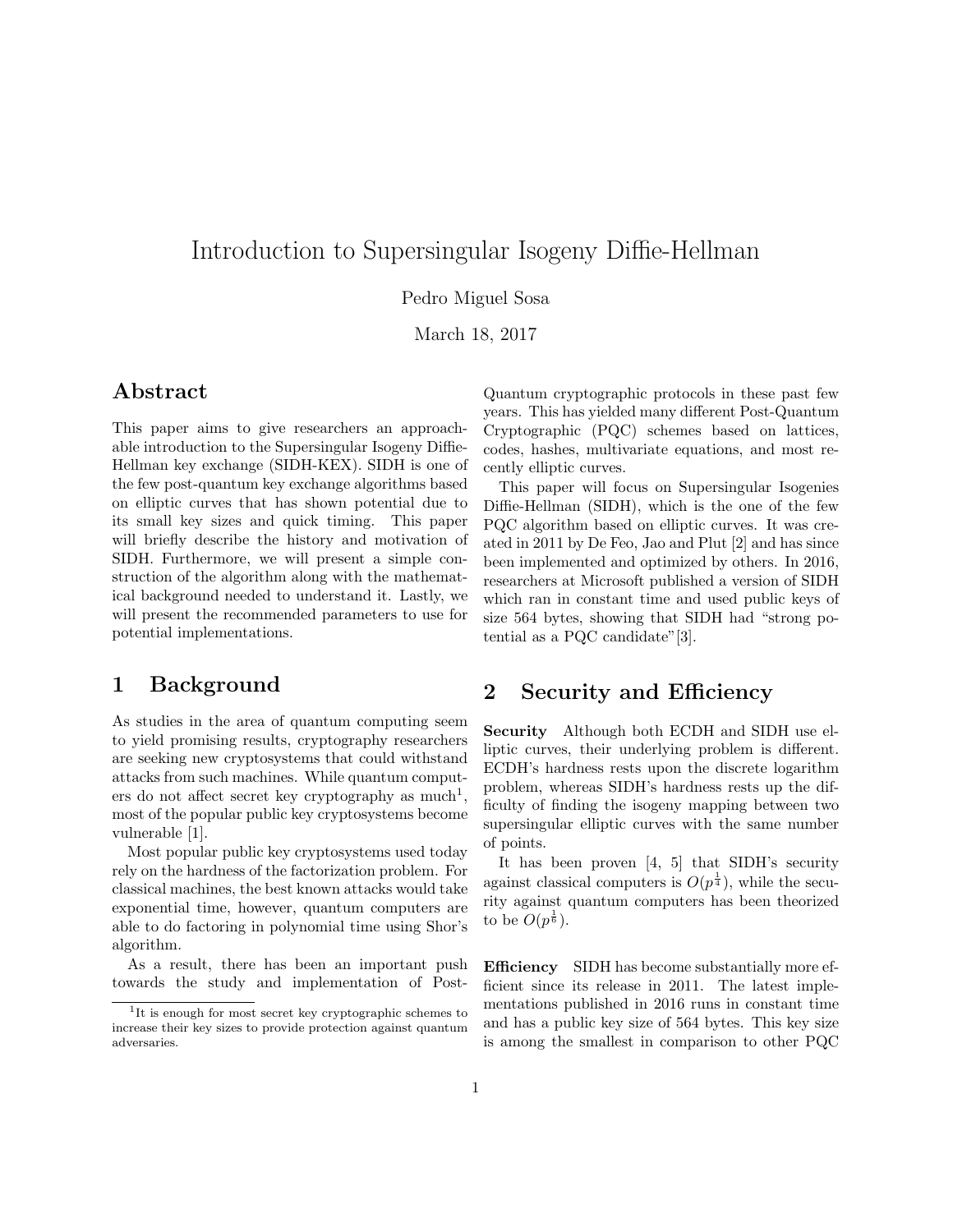Party A Party B Randomly generate  $m_b, n_b$ Randomly generate  $m_a, n_a$  $\mathcal{R}_b=[\mathcal{m}_b]P_b+[\mathcal{n}_b]Q_b$  $R_a = [m_a]P_a + [n_a]Q_a$  $\phi_b : E \to E_b = E / \langle R_b \rangle$  $\phi_a : E \to E_a = E / \langle R_a \rangle$  $P_b^\prime, Q_b^\prime = \phi_a(P_b), \phi_a(Q_b)$  $P'_a, Q'_a = \phi_b(P_a), \phi_b(Q_a)$  $(E_a, P'_b, Q'_b)$  $(E_b, P_a', Q_a')$  $S_{ab} = [m_a]P'_a + [n_a]Q'_a$  $S_{ba} = [m_b]P'_b + [n_b]Q'_b$  $\phi_{ba} = E_a \rightarrow E_{ab} = E_a/\langle S_{ab} \rangle.$  $\phi_{ba} = E_a \rightarrow E_{ba} = E_b/\langle S_{ba} \rangle$  $k = j_{ab} = j$ -invariant $(E_{ab})$  $k' = j_{ba} = j\text{-invariant}(E_{ba})$  $k = j_{ba} = j_{ab} = k'$ 

Figure 1: Visual Representation of SIDH-KEX

key exchange alternatives. This latest implementation has been added to the Open Quantum Safe's "OpenSSL" project to be used for Internet applications <sup>2</sup> .

### 3 Preliminaries

In this section we will discuss some of the mathematical constructs and finer details necessary to further understand the SIDH-KEX.

Elliptic Curves Similar to other elliptic curve cryptographic schemes, we will assume our chosen elliptic curve E over  $F_{p^2}$  to be non-singular and of the Weierstrass form:  $y^2 = x^3 + ax + b$ . As such, all point addition and multiplication must be calculated by using the functions defined for these types of curves.

Isogeny An isogeny is a surjective and homomorphic structure preserving function that maps two groups together. In the case of elliptic curves case, a isogeny  $\phi$  will map points on the domain curve E to points on a co-domain curve  $E'$ . These isogenies are calculated using Vélu's formulas [6] as  $\phi : E \to E/\kappa$ , where  $\kappa$  is defined as the kernel.

j-Invariant The j-invariant is a descriptor that can be computed for any particular curve using said curves parameters. Most importantly, isomorphic curves will always share the same j-invariant value. The exact equation for the j-invariant will vary depending on the underlying form of the elliptic curve. In the case of elliptic curves in the Weierstrass form, the j-invariant is calculated as follows:

$$
j(E) = 1728 \cdot \frac{4a^3}{4a^3 + 27b^2}
$$

Supersingular curves While it might seem a bit confusing, supersingular curves are non-singular elliptic curves as one would expect to find in other elliptic curve scheme. The term "supersingular" actually refers to the fact that they have "singular" values of the j-invariant and its Hasse invariant is 0. Refer to section 4.3 for a concrete curve suggestion.

# 4 Supersingular Isogeny Diffie-Hellman

Intuitively, the SIDH key exchange works by having both parties generate a secret key, which will be an isogeny based on the known public curve E and points  $P_a, Q_a, P_b, Q_b$  (which reside on E). Then each party will create and exchange a new curve derived from their secret isogenies. This new curves can be considered the "public keys". Afterwards, by merging their "private key" isogenies and the other party's "public key" curve, each party will be able to generate a final curve. For both parties, these final curves will have the same j-invariant (since they are isogenous with respect to each other). As such the value of this j-invariant becomes the shared secret.

#### 4.1 Public Parameters

Initially there will be 4 global public parameters:

- A prime p
- A supersingular elliptic curve E over  $F_{n^2}$
- Four fixed points  $P_a, Q_a, P_b, Q_b$  on E

<sup>2</sup>Repository: github.com/open-quantum-safe/openssl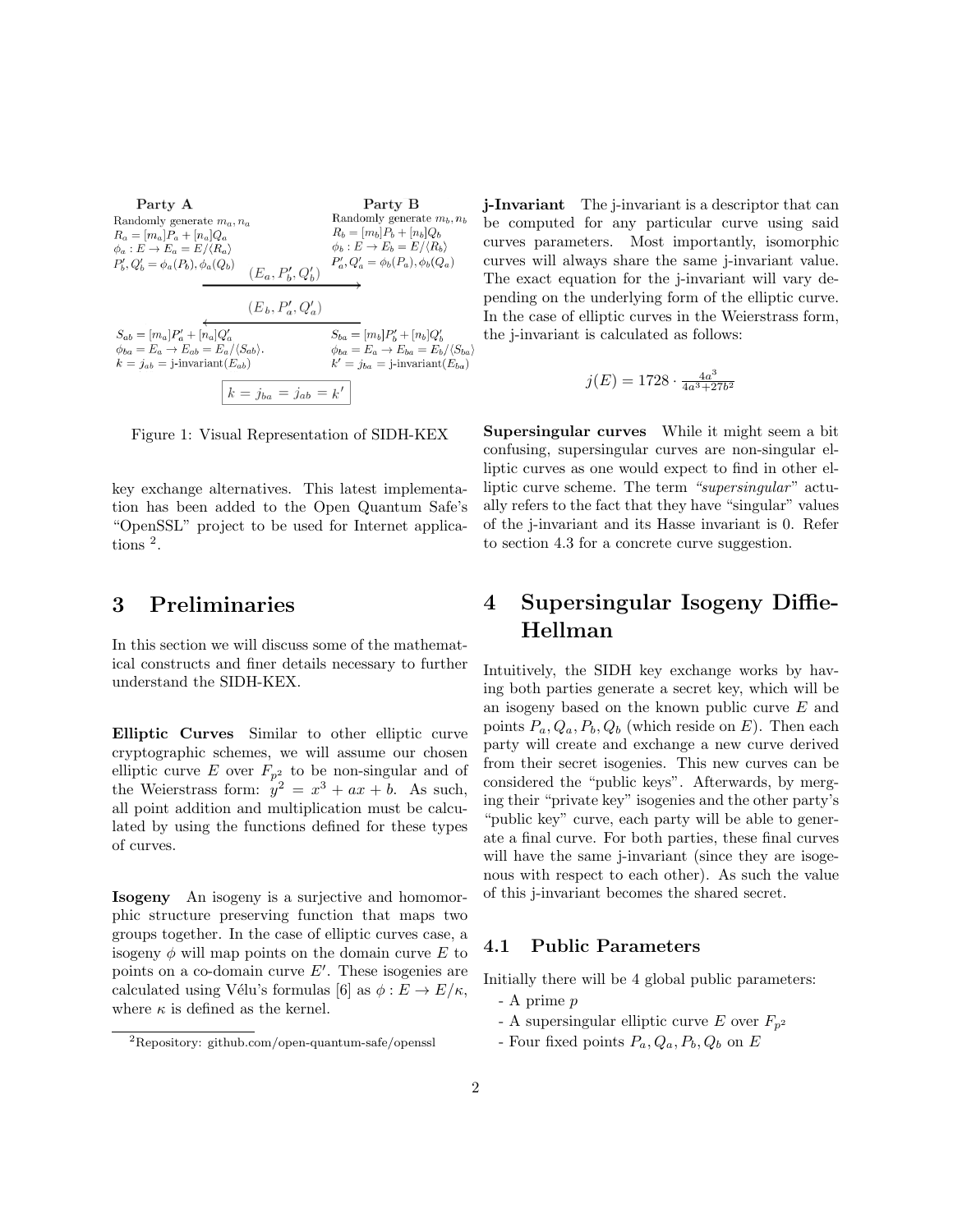#### 4.2 Key Exchange

#### - Party A

- 1. Randomly generate  $m_a, n_a$
- 2.  $R_a = [m_a]P_a + [n_a]Q_a$
- 3.  $\phi_a : E \to E_a = E / \langle R_a \rangle$
- 4.  $P'_{b}, Q'_{b} = \phi_{a}(P_{b}), \phi_{a}(Q_{b})$
- 5. Send  $(E_a, P'_b, Q'_b)$  to Party B
- 6. Receive  $(E_b, P_a', Q_a')$  from Party B
- 7. Calculate  $S_{ab} = [m_a]P'_a + [n_a]Q'_a$
- 8.  $\phi_{ab} = E_a \rightarrow E_{ab} = E_a/\langle S_{ab} \rangle.$
- 9. Compute  $k = j_{ab} = j$ -invariant $(E_{ab})$

#### - Party B

- 1. Randomly generate  $m_b, n_b$ 2.  $R_b = [m_b]P_b + [n_b]Q_b$
- 3.  $\phi_b : E \to E_b = E / \langle R_b \rangle$
- 4.  $P'_a, Q'_a = \phi_b(P_a), \phi_b(Q_a)$
- 5. Send  $(E_b, P_a, Q_a)$  to Party A
- 6. Receive  $(E_a, P'_b, Q'_b)$  from Party A
- 7. Calculate  $S_{ba} = [m_b]P'_b + [n_b]Q'_b$
- 8.  $\phi_{ba} = E_a \rightarrow E_{ba} = E_b / \langle S_{ba} \rangle$ .
- 9. Compute  $k' = j_{ba} = j$ -invariant $(E_{ba})$

Notice that since both curves are isogneous to each other, they will have the same j-invariant. As such, the shared key  $k$  calculated by both parties will be the same.

#### 4.3 Parameter Selection

The latest work by Costello et al. [3], defined the curve  $E = y^2 + x^3 + x$  and the prime  $p = 2^{372} \cdot 3^{239} - 1$ . Furthermore they established the four points on  $E$  to be:

be:<br>-  $P_a = [3^{239}](11, \sqrt{11^3 + 11})$ -  $Q_a = \tau(P_a)$ -  $Q_a = \tau(P_a)$ <br>-  $P_b = [2^{372}](6, \sqrt{ } )$  $(6^3 + 6)$ -  $Q_b = \tau(P_b)$ 

where  $\tau$  is a distortion map from  $E(F_{p^2}) \to E(F_{p^2})$ :  $(x, y) \rightarrow (-x, iy)$ . This was done purposely so as to avoid having to store both  $Q_a$  and  $Q_b$  in memory and instead derive them from their respective  $P_i$  points.

### 5 Future Work

While SIDH seem very promising, there are still some issues that remain to be solved. Current implementations assume both parties are honest peers, and thus, an misbehaving/attacking party could leak information and weaken then security of the scheme. Another issue is the lack of crypto-analitic research done for this scheme, as the literature in which one can rely is rather limited.

Being a relatively new field, there are still many unknowns as to what supersingular isogenies can also be used for. Aside from key exchange, some researchers have also worked on applying supersingular curves to build digital signature schemes [7, 8].

However, with the recent promising developments in SIDH, work with supersingular curves is bound to gather more research in the upcoming years.

### References

- [1] D. J. Bernstein, "Introduction to post-quantum cryptography," in Post-Quantum Cryptography, pp. 1–14, Springer, 2009.
- [2] D. Jao and L. De Feo, "Towards quantumresistant cryptosystems from supersingular elliptic curve isogenies," in  $QCrypto 2011$ , pp. 19–34, Springer Berlin Heidelberg, 2011.
- [3] C. Costello, P. Longa, and M. Naehrig, "Efficient algorithms for supersingular isogeny diffiehellman," in Annual Cryptology Conference, pp. 572–601, Springer, 2016.
- [4] C. Delfs and S. D. Galbraith, "Computing isogenies between supersingular elliptic curves over  $f_p$ ," in Designs, Codes and Cryptography, vol. 78, pp. 425–440, Springer, 2016.
- [5] J.-F. Biasse, D. Jao, and A. Sankar, "A quantum algorithm for computing isogenies between supersingular elliptic curves," in International Conference in Cryptology in India, pp. 428–442, Springer, 2014.